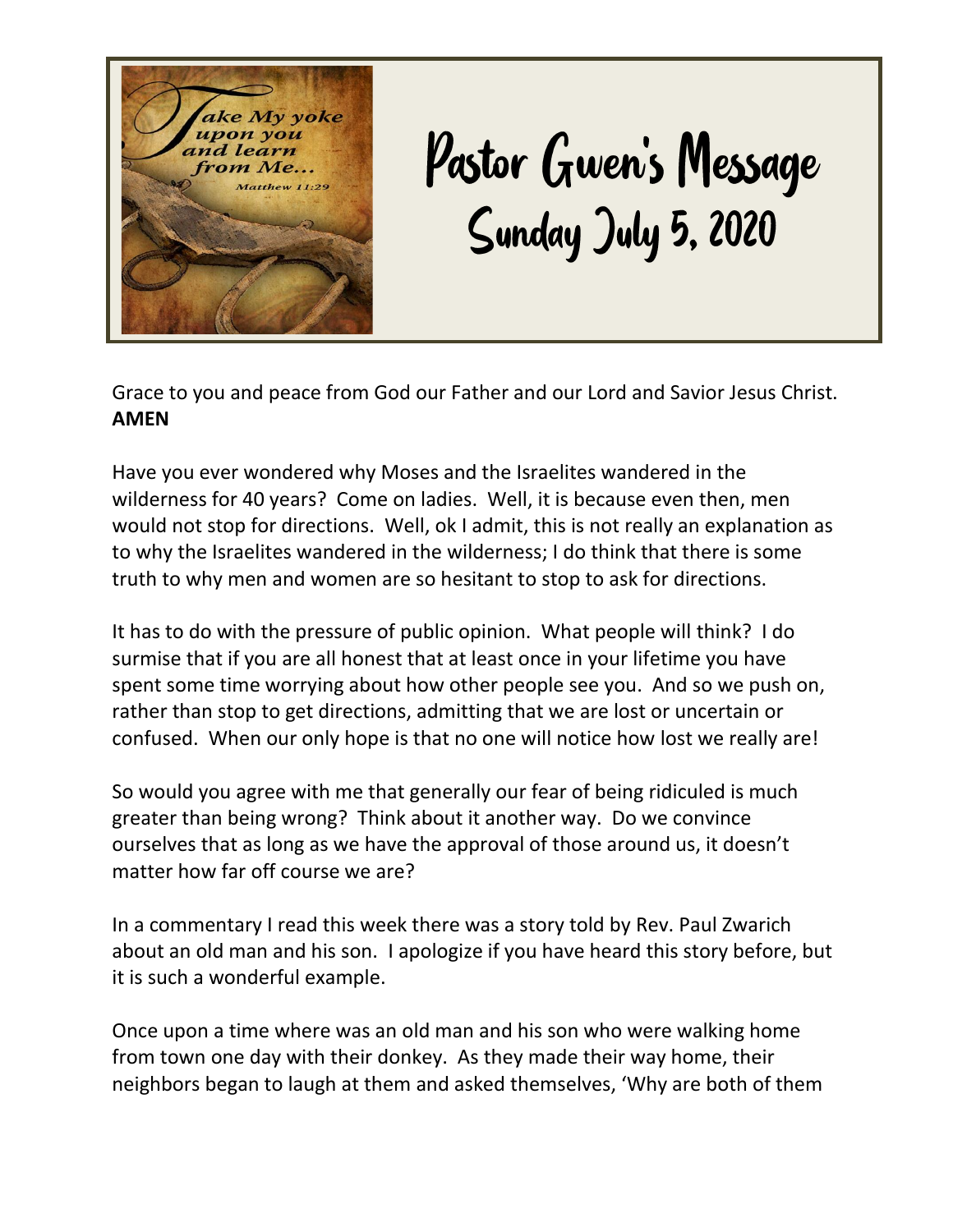walking? One of them should be riding the donkey.' After much ridicule the man placed his son on the donkey and they continue on their way.

But soon their neighbors began to criticize them again saying, "Look at that! The boy is making that poor old man walk while he rides the donkey! Why doesn't the boy get off the donkey and let the old man ride for awhile?"

Hearing this, the boy dismounted, and the old man got on the donkey. But before long the neighbors again began to criticize them and wondered out loud, "Why is that man riding the donkey and making that helpless boy walk." What kind of man is he?"

Hearing this, the father reached down and picked up his son and they both rode the donkey and continued their way home. But the neighbors again complained and said to one another, "Look at that poor donkey, having to carry two people on it's back" Why don't they give that poor animal a break and get off of it before the animal gets hurt?"

In desperation the father and son did the only thing left for them to do. They picked up the donkey and carried it on their backs the rest of the way home.

In our Gospel reading for today, Jesus is surrounded by the crowd listening to his teaching. And Jesus admonishes the crowd because they are behaving like children. Similar to the neighbors in our donkey story. And so Jesus asks, "To what will I compare this generation. It is like children...." Jesus remarks about how the crowds responded negatively to John the Baptist and Jesus will knew that they also were critical of Him because he ate with tax collectors, talked to women and was king to those outside of the body of Israel.

The crowd mentality of Jesus' day is plainly, not very nice. People were critical. They thought the world revolved around them. And so Jesus in this second part of our Gospel reading for this morning thanks His father in heaven for hiding from the wise and intelligent and revealing them only to children, to infants. What is going on here? I think, it is that Jesus is frustrated with as scripture says, "this generation". Those in high office reject Jesus. But the common people flock to him. The more that Jesus appeals to the rejected of society, the more that society people reject Jesus. Does that make sense?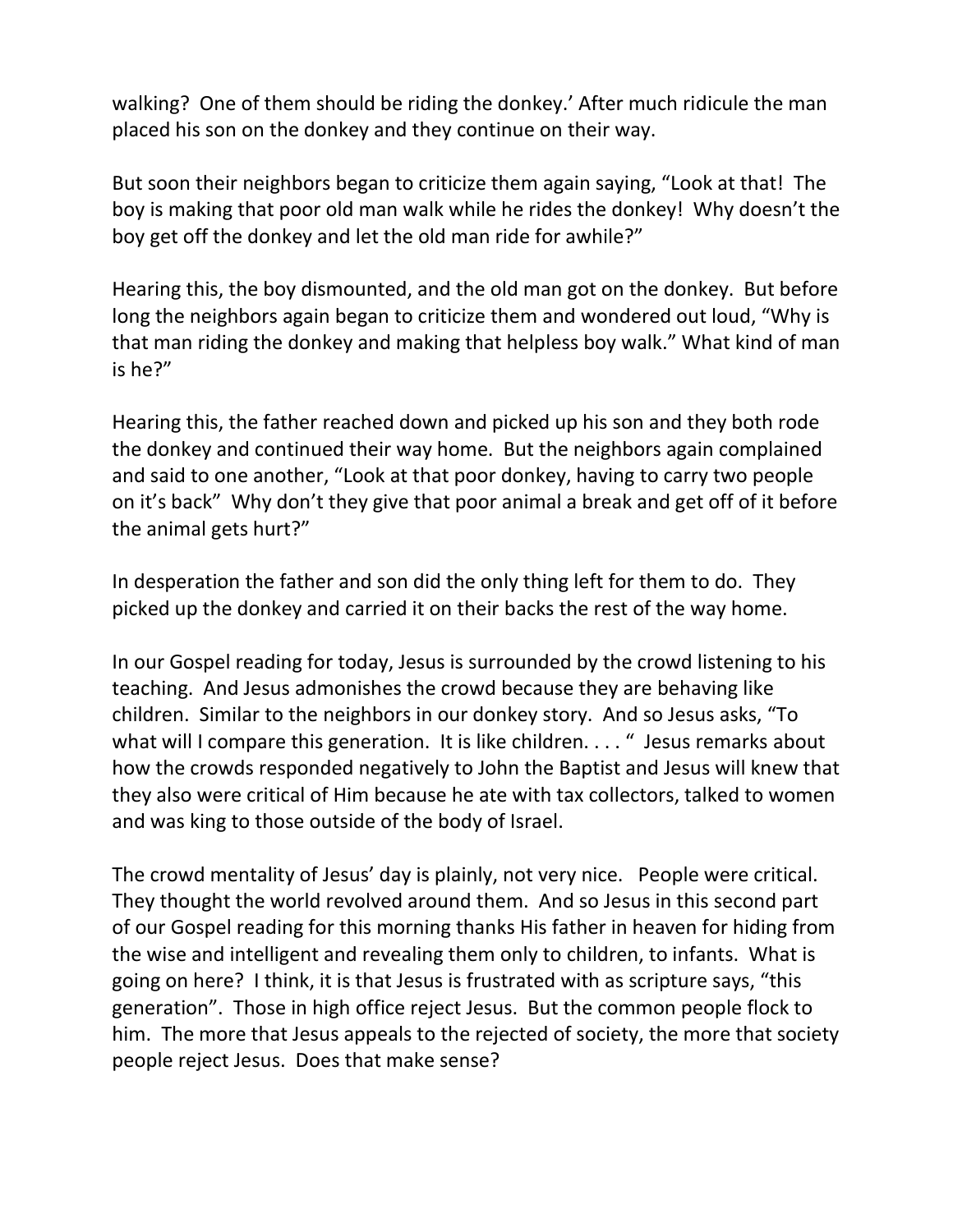And so the little people Jesus speaks of here are those that are not full of self, but rather open to receiving God. Having no religious assurance, they are more than a little open to receiving God's grace. Possessing little wisdom, they are open to learning from Jesus. Like a child these people are soaking up all they can in learning about Jesus. Don't get me wrong, there are certainly exceptions to every rule and as we know the Gospel is good news for even the rich and powerful.

And, these little people more easily grasp the true message of Jesus. They are not worn out from all the social and religious rules and exceptions. They do not yet have the need, the burden of trying to earn social approval. They do not have the need, the burden of trying to live up to what other people tell them is right in order to fit in.

I think we still see this pressure today, maybe more than ever before in our lives. Think with me for a minute about how judgmental people can be even when dealing with a pandemic. Do you feel like people look down on you if you go into a store wearing a mask? Do neighbors think less of you because you are practicing the "stay at home" order even after it was struck down by the Wisconsin Supreme Court? Will we judge people that are not here today as being afraid to come worship because they fear for their health and those that they love? Even during stressful times, maybe even more during stressful times, the burden of worrying about social acceptance and approval is high. After all we are human and we do have an innate need to conform, to be liked, to fit in and be part of something that is bigger than ourselves.

Well, our reading today is telling us that there is a better way than relying on earthly solutions. Our society wants us to conform to their ways to sell their products and buy into their suggestions that life will be better with a certain model of car, their brand of blue jeans, a special coffee to wake you up in the morning. Or my favorite lately is the eye gel for puffy bags under your eyes, Plexiderm. WOW. Or how many of us said we would just die for a haircut? We might laugh, but we are all subject to this pressure and power of these ads, not to mention the peer pressure to influence our actions.

So, listen again to the words that Jesus speaks. "Come to me, all you that are weary and are carrying heavy burdens, and I will give you rest. Take my yoke upon you, and learn from me, for I am gentle and humble in heart, and you will find rest for your souls. For my yoke is easy and my burden is light." Yes, as we